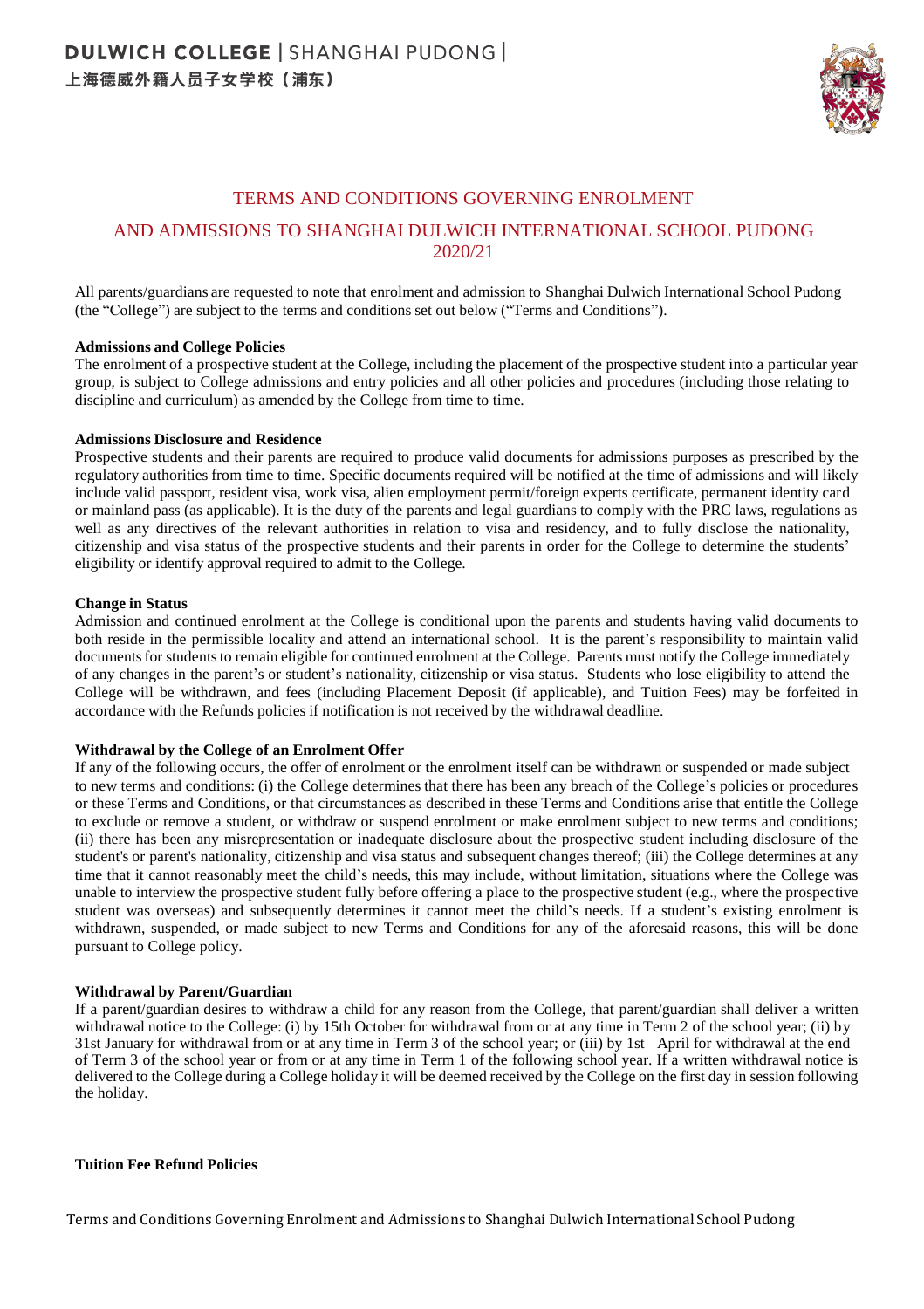

A full term's Tuition Fees are payable for any term during which the student is in attendance be it for part or all of that term, and for the term for which inadequate withdrawal notice is given. If adequate withdrawal notice is given, the balance amount of the Tuition Fees paid will be refunded after deducting a 5% surcharge per term attended by the student in the school year from which the student is withdrawn (5% surcharge only applicable to payment on annual basis). If late withdrawal notice is given, the balance amount of the Tuition Fees paid will be refunded after deducting (i) the Tuition Fees for the term withdrawn late and (ii) a 5% surcharge per term attended by the student in the school year from which the student is withdrawn and for the term withdrawn late (5% surcharge only applicable to payment on annual basis); if Tuition Fees have not been paid they shall remain due and payable. In respect of students enrolled prior to school year 2014/15 only, the Placement Deposit shall be used to offset the foregoing sums due arising from late withdrawal and the parents/guardians remain liable should there be any shortfall.

The College requires firm commitment for enrolment after the applicable withdrawal deadline, therefore once an enrolment place has been reserved, full Tuition Fees for the relevant first term will be due and any withdrawal from that term shall be treated as late withdrawal. All Tuition Fees and charges are subject to variation at any time and the rates shown to a parent/guardian may not be the rates applicable on the date when a place is offered or when withdrawal is made.

| Refund Schedule of Tuition Fees Paid |                       |                       |                       |                       |  |
|--------------------------------------|-----------------------|-----------------------|-----------------------|-----------------------|--|
|                                      | <b>Written Notice</b> | <b>Written Notice</b> | <b>Written Notice</b> | <b>Written Notice</b> |  |
|                                      | On or Before 1-       | On or Before 15-      | On or Before 31-      | On or After 1-        |  |
|                                      | Apr                   | Oct                   | Jan                   | Feb                   |  |
| Annual                               |                       |                       |                       |                       |  |
| Fees                                 | 100\%                 | 65%                   | 30%                   | $0\%$                 |  |
| Term 1                               |                       |                       |                       |                       |  |
| Fees                                 | 100%                  | $0\%$                 | N.A.                  | N.A.                  |  |
| Term 2                               |                       |                       |                       |                       |  |
| Fees                                 | N.A.                  | 100%                  | $0\%$                 | N.A.                  |  |
| Term 3                               |                       |                       |                       |                       |  |
| Fees                                 | N.A.                  | N.A.                  | 100%                  | $0\%$                 |  |

\* For illustration purposes only, kindly refer to the policies set out above.

# **Miscellaneous Charges**

Parents/Guardiansin addition agree to pay the Resource Fee, School Lunch charges, School Bus Service charges, School Trip fees and other miscellaneous charges required for school. The terms of payment and if applicable the terms of refund will be notified by the service providers or the College whether via the Fee Schedule, invoice or other methods.

# **Attendance Conditional Upon Full Payment**

The parent/guardian accepts that a student's entitlement to begin or continue classes at the College is conditional upon payment in full of each term's Tuition Fees and all other charges for which the parent/guardian is liable including all charges set out in the Fee schedule for the relevant school year and other charges notified to the parent/guardian from time to time via invoice or other methods. The parent/guardian shall take full responsibility to ensure that payment is made in full whether or not Tuition Fees and other charges are paid by the parent/guardian or the employer of one of the parents/guardians.

# **Administration Charge for Late Payment**

If the parent/guardian does not pay any type of fees or charges due to the College on time, a late payment administration charge of RMB 1,000 will be imposed for each late payment reminder issued by the College. That is, RMB 1,000 will be charged when the College issues the first reminder, and if fees or charges are still not paid after the first reminder, another RMB 1,000 will be charged if the College issues a second reminder. However, this administration charge will not apply to pre-approved payment plans agreed in writing by the College prior to the deadline for payment of the relevant fees or charges.

# **Payment in Foreign Currency**

Fees are denominated in RMB. If any payment of any sum due to the College is made in a currency other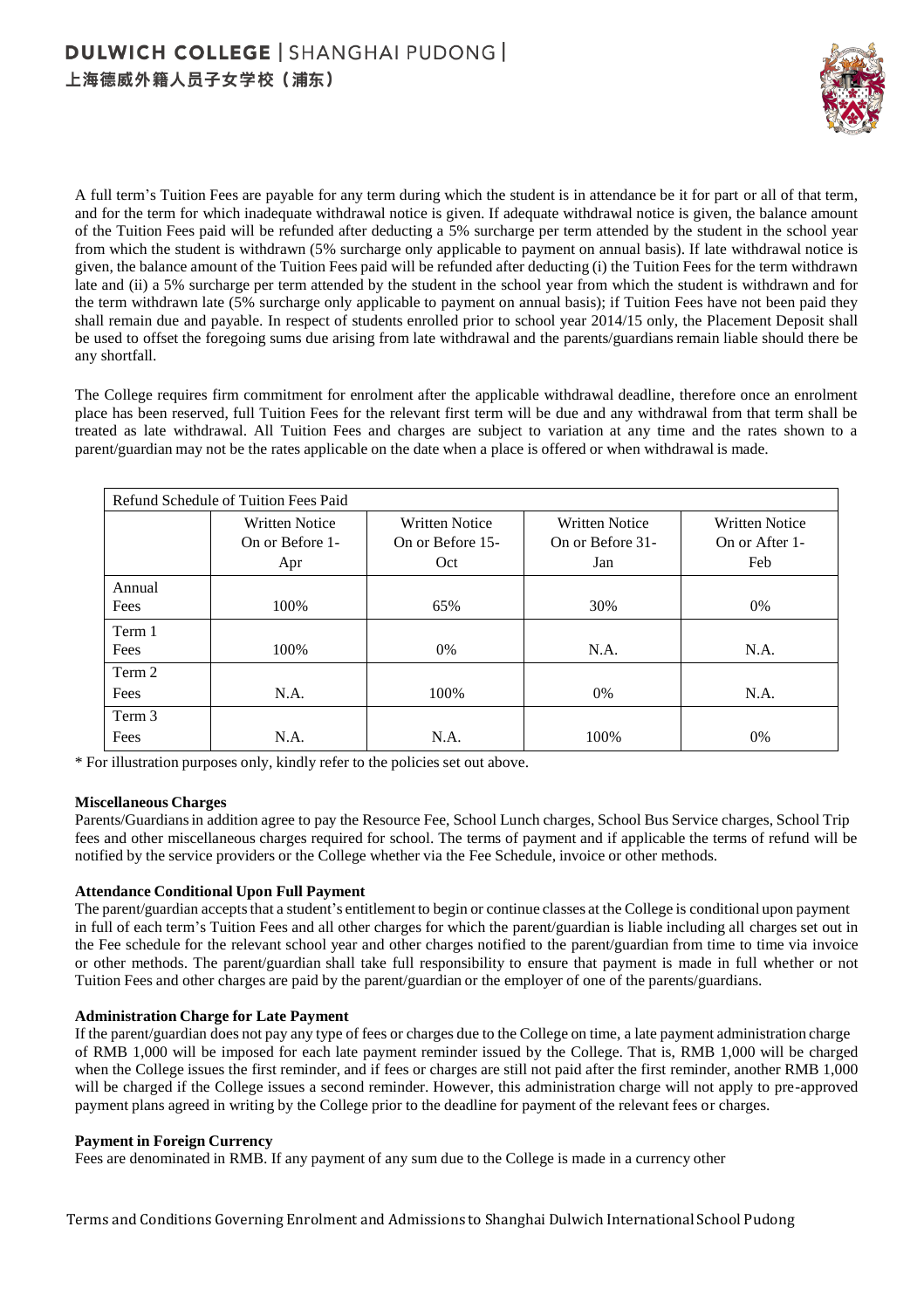

than RMB then the payment shall be deemed to have been converted to RMB at the prevailing exchange rate published by the People's Bank of China at the time of payment. If there is any shortfall in an amount received by the College (including without limitation as a result of bank fees or foreign exchange conversion), the parent/guardian shall be liable to pay such shortfall to the College upon demand. The College shall also have the right to carry forward and add such shortfall to the next term's fees.

# **Exclusion for Non-Payment**

In addition to any charges that may be imposed, the College reserves the right to exclude a student where parents/guardians fail to pay in full the Tuition Fees or any other sum for which a parent/guardian is liable by the payment deadline. The College may also withhold any information, character references or property in the aforesaid circumstances. If the aforesaid circumstances persist or there are no reasonable prospects of payment by a parent/guardian, the College reserves the right to withdraw the student. Without prejudice to the College's rights, the College shall endeavour to take reasonable steps to ensure that any such act does not cause direct, identifiable and unfair prejudice to the legitimate rights and interests of the student.

#### **Personal Data**

Parents/guardians hereby unreservedly consent to the College's collection, disclosure, retention, use and sharing of personal data, including photographs and videos, relating to the students and their parents and prospective students and their parents for the purposes of College operations and activities consistent with the ethos and philosophy of the College, which form part of the learning and teaching and pastoral care, or which directly or indirectly advance the educational and development potential of the students, including without limitation public communication through the College's communication channels including the College's materials, brochures, websites, advertisements or press releases to provide information on the intended curriculum, academic testing results, or the College's academic, co-curricular, cultural and sporting activities and events, whether held by the College or in conjunction with or organised by other Dulwich Colleges, affiliates of any Dulwich College, or other schools located in or outside of the city or country in which the College is situated, unless such consent has been explicitly withheld by parents/guardians in writing at the time of application. Parents/guardians further agree to the College sharing the above personal data with third party service providers located within or outside the PRC for the purposes stated above. The parents/guardians further confirm that by signing these Terms and Conditions, the parents/guardians are giving consent for themselves as well as on behalf of the student or prospective student with respect to the collection, use, retention, disclosure and sharing of personal data relating to them.

# **Termination by the College**

The College may at any time terminate this agreement and the prospective student's enrolment may be withdrawn or suspended or made subject to new terms and conditions on one term's written notice, or on less than one term's notice where the College has reason, in its opinion, to determine that permanent exclusion or removal is required. The College shall not take such action without good cause and, where possible, full consultation with a parent/guardian and the student (if in the College's opinion the student is of sufficient maturity and understanding). Exclusions shall be carried out according to College policy, which is available to parents/guardians. Parents/guardians have the right to appeal to the Board of Trustees on a decision to permanently exclude a student.

#### **Parental Consent**

If one parent/guardian of a child consents to or approves a course of action, both parents/guardians will be deemed to have given such consent or approval, and the College shall not be obliged to obtain the consent of both parents/guardians. Where the need arises, the College may authorise the taking of such action as the College deems necessary or desirable in the circumstances, including obtaining medical examination or treatment of a child, calling for further medical or specialist advice or treatment or the removal of the child to a hospital or other location, all expenses thereby incurred being for the parent's/guardian's account. The College will endeavour to contact one or both parents/guardians in the above circumstances and endeavour to obtain their consent but where neither parent/guardian can be reasonably contacted or if the College deems that the circumstances do not reasonably allow for such contact to be made, the College is hereby authorised to take such action as it deems necessary or desirable in the interest of the child and the College.

#### **College Liability**

The College shall not be held liable or responsible for any personal or other injury or loss that a child, parent/guardian or any other person may sustain at any time:

- outside the College gates or premises including without limitation on the road, pavement or car parks outside the College, notwithstanding that College staff may be present or providing traffic control guidance at such location.
- on a school bus or on a school trip save as specified in the College's school bus and trips policy.